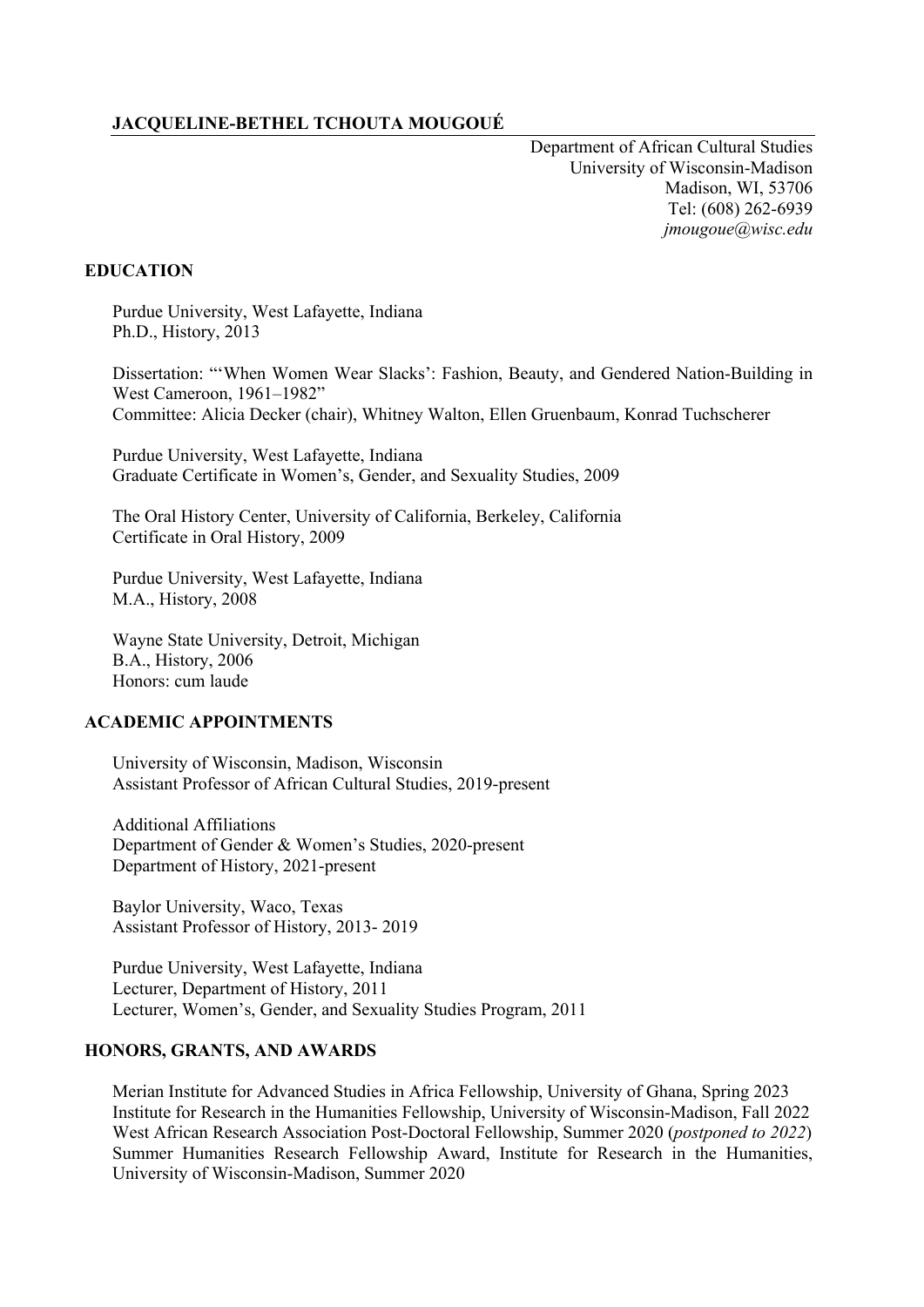Research Fellow, Moore Institute, National University of Ireland-Galway, Summer 2019 Baylor Chapter of Phi Beta Kappa Scholarship, Baylor University, 2018 Benjamin F. Brown IV Fund for Interdisciplinary and Collaborative Scholarship, Baylor University, 2017-2018 Office of the Vice Provost for Research External Grant Support, Baylor University, 2017 Outstanding Faculty Award for Research/Scholarship, Baylor University, 2017, 2019 (finalist) Research Leave, Baylor University, Fall 2016 Summer Sabbatical, Baylor University, 2014, 2015, 2017 Arts and Humanities Faculty Research Program Award, Baylor University, 2014, 2017 Institute for Oral History Faculty Fellowship, Baylor University, 2014 Bernadotte E. Schmitt Grant, American Historical Association, 2013 Predoctoral Fellow, Buffett Institute for Global Studies, Northwestern University, 2012-2013 Visiting Researcher, Friends of the UW-Madison Libraries Grant-in-Aid Researcher, University of Wisconsin-Madison, 2012 Visiting Researcher, Department of Women and Gender Studies, University of Buea, Cameroon, 2011-2012 Committee for Education of Teaching Assistants Teaching Award, Purdue University, 2012 Fulbright Institute of International Education Fellow (finalist), 2011 Purdue Research Foundation Research Grant, Purdue University, 2011 Harold D. Woodman Travel Grant, Purdue University, 2011 Purdue Graduate School Incentive Grant, Purdue University, 2009, 2011 Women's Studies Graduate Fellowship, Purdue University, 2010-2011 Doctoral Fellowship, Purdue University, 2008-2012 Michael Lowe Stern-Lion Award, Wayne State University, 2005

# **EDITORIAL BOARDS**

Member, *Gender & History,* 2021-present Member, *Journal of Women's History*, 2020-present Member, *Feminist Africa,* 2019-present

# **PROFESSIONAL MEMBERSHIPS**

African Studies Association African Studies Association of Africa African Studies Association Women's Caucus (lifetime member) American Historical Association Association of Black Women Historians Association for the Study of the Worldwide African Diaspora Berkshire Conference of Women Historians Black Women's Studies Association Coordinating Council for Women in History West African Research Association Western Association for Women in History

# **PUBLICATIONS** (P=peer reviewed)

## **In Print/Forthcoming**

## **Books**

*Gender, Separatist Politics and Embodied Nationalism in Cameroon.* Ann Arbor, MI: University of Michigan Press, 2019. [P]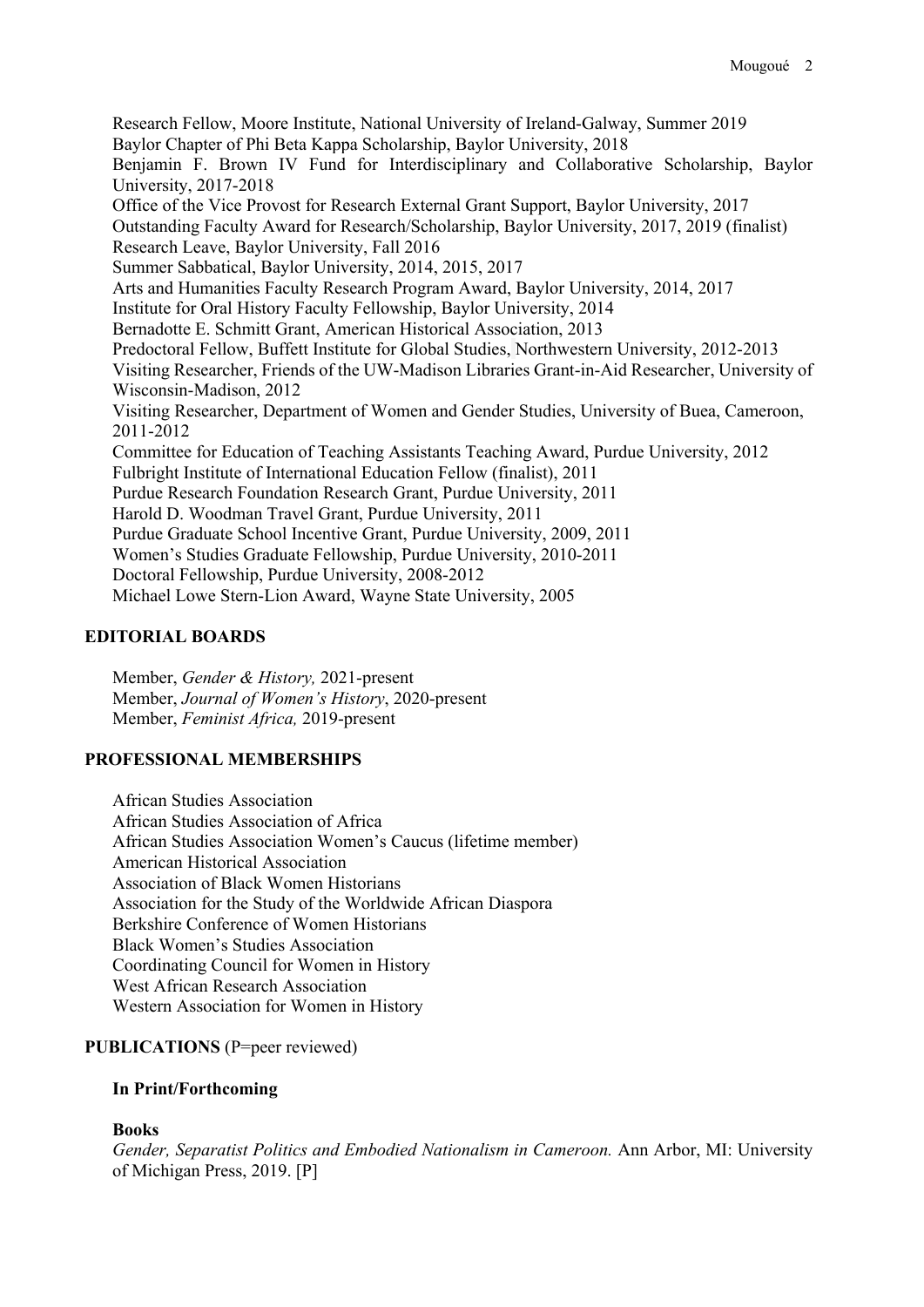#### Honors and Awards

Co-Winner of the 2021 ASA Aidoo-Snyder Book Prize, awarded annually by the Women's Caucus of the African Studies Association for an outstanding book that prioritizes African women's experiences.

Winner of the 2020 Frances Richardson Keller-Sierra Prize, awarded annually by the Western Association of Women Historians to recognize the best monograph in the field of history.

*The Washington Post* Summer Reading List, 2020. https://www.washingtonpost.com/politics/2020/05/29/announcing-7th-annual-tmcafrican-politics-summer-reading-spectacular/

"Recent Books of Interest to African American Scholars." *The Journal of Blacks in Higher Education* October 17, 2019. https://www.jbhe.com/2019/10/recent-books-of-interest-to-african-american-scholars-193/

Okech, Awino. "Cite African Feminists: Some Readings." *Medium* October 4, 2018. https://medium.com/@awino.okech/reading-list-bddc1e71f6fd

#### Reviews

Avenel Rolfsen, "Bodies and Things: Power and Histories of Gender in Africa." Gender & History 34, no. 1, March 2022, 282–292. https://doi.org/10.1111/1468-0424.12602

Kettler, Andrew. "Gender, Separatist Politics, and Embodied Nationalism in Cameroon." *Journal of West African History* 7, no. 1, Spring 2021, 139-141. https://muse.jhu.edu/article/802213

Danaila, Ioana. "Gender, Separatist Politics, and Embodied Nationalism in Cameroon." *The African Book Review* January 31, 2021. https://theafricanbookreview.com/2021/01/31/gender-separatist-politics-and-embodiednationalism-in-cameroon/

Henaku, Nancy. "A Review of Jacqueline-Bethel Mougoué's Gender, Separatist Politics, and Embodied Nationalism in Cameroon." *AfricanFeminism* November 10, 2020. https://africanfeminism.com/a-review-of-jacqueline-bethel-mougoues-gender-separatistpolitics-and-embodied-nationalism-in-cameroon/

Dionne, Kim Yi. "This New Book Highlights Women's Roles in Cameroon's Separatist Politics." *Washington Post* July 27, 2020. https://www.washingtonpost.com/politics/2020/07/27/this-new-book-highlights-womensroles-cameroons-separatist-politics/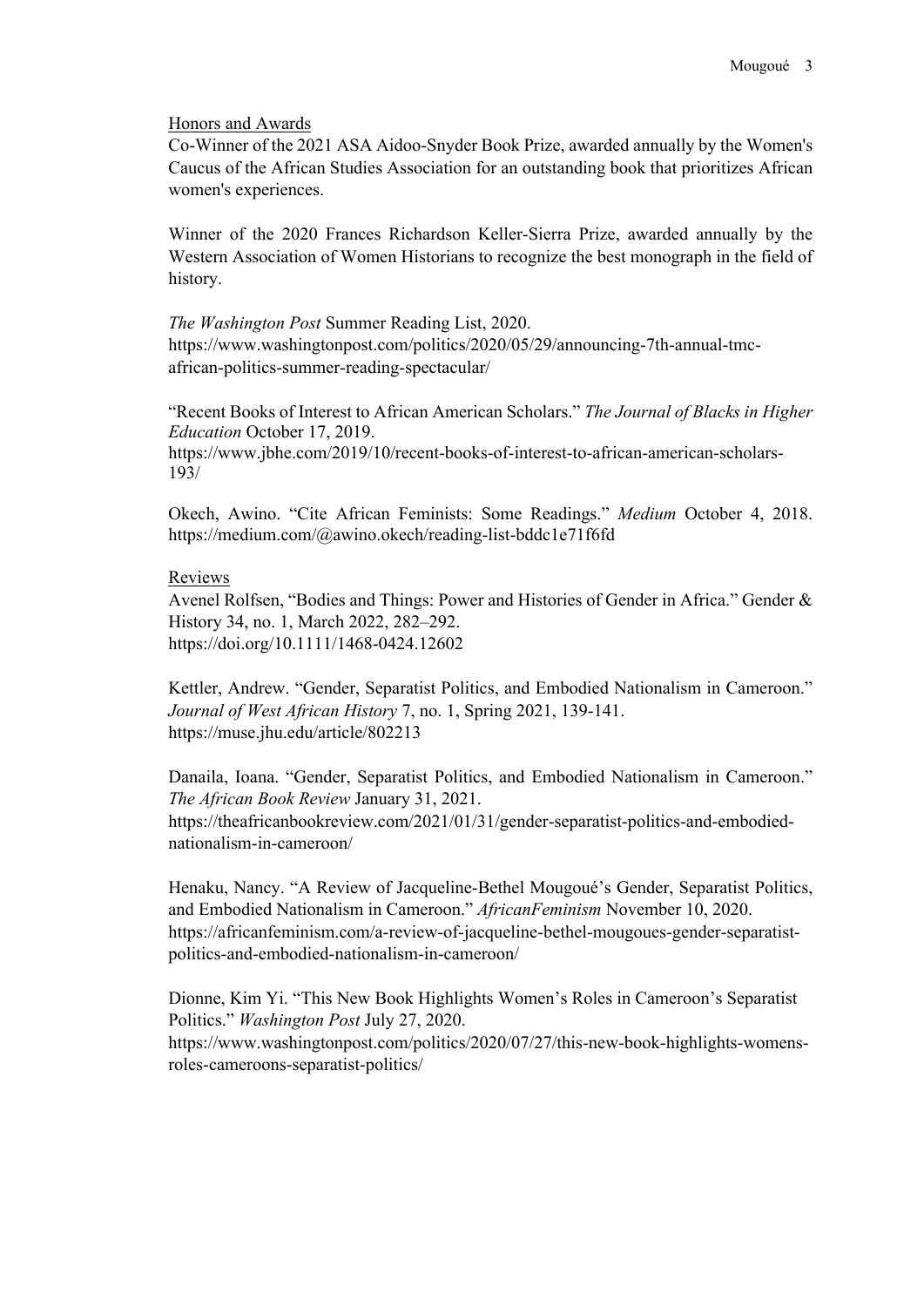#### **Articles and Book Chapters**

"Over-Making *Nyanga*: Mastering 'Natural' Beauty and Disciplining Excessive Bodily Practices in Metropolitan Cameroon." *African Studies Review* 62, issue 2 (June 2019): 175-198. [P]

#### Translation

"Trop Faire Le Nyanga: De La Maitrise De La Beauté 'Naturelle' Au Contrôle des Pratiques Corporelles Excessives dans les Centres Urbains Du Cameroun." French Translation by Séverine Bates, Spring 2021.

https://jacquelinebethelmougoue.files.wordpress.com/2021/04/trop-faire-le-nyanga-1.pdf

"'Where are all the Women who used to be Good Athletes in their School Days?': Sports and Gendered Leisure in Anglophone Cameroon in the 1960s and 1970s." In *Africa Every Day: Fun, Leisure, and Expressive Culture on the Continent*. Edited by Kemi Balogun, Lisa Gilman, Melissa Graboyes, and Habib Iddrisu, 145-154. Ohio University Press, 2019. [P]

## Honors

*Africa Every Day: Fun, Leisure, and Expressive Culture on the Continent* is the winner of the 2020 *African Studies Review* Prize for the best Africa-focused anthology or edited collection (inaugural year).

"Gender and (Militarized) Secessionist Movements in Africa: An African Feminist's Reflections." *Meridians: Feminism, Race, Transnationalism* 17, no. 2 (Fall 2018): 338-358. [P]

#### Honors

Brantuo, Nana Afua Yeboaa, Terza A. Silva-Neves, and Namupa Shivute. "African Feminist Perspectives Matter: A Reading List." *Black Women Radicals* July 22, 2020. https://www.blackwomenradicals.com/blog-feed/african-feminist-perspectives-matter-areading-list

"The Anlu Rebellion." In *The Oxford Research Encyclopedia of African History*. Edited by Thomas Spear. New York: Oxford University Press, February 2018. [P] https://oxfordre.com/africanhistory/view/10.1093/acrefore/9780190277734.001.0001/acrefore-9780190277734-e-273

"Intellectual Housewives, Journalism, and Anglophone Nationalism in Cameroon, 1961-72." *Journal of West African History* 3, issue 2 (October 2017): 67-92*.* [P]

"Housewives at Husbands' Throats: Recalcitrant Wives and Gender Norms in a West African Nation, 1961-1972." *Gender & History* 29, issue 2 (August 2017): 405-422. [P]

"African Women do not Look Good in Wigs: Gender, Beauty Rituals and Cultural Identity in Anglophone Cameroon, 1961-1972." *Feminist Africa* issue 21 (October 2016): 7-22. [P]

### **Book Reviews**

Review of *Wasted Wombs: Navigating Reproductive Interruptions in Cameroon,* by Erica van der Sijpt. *African Studies Review* 63, issue 1 (March 2020): 13–15.

Review of *When Sex Threatened the State: Illicit Sexuality, Nationalism, and Politics in Colonial Nigeria, 1900-1958,* by Saheed Aderinto. *Journal of West African History* 2, no. 1 (Spring 2016): 211-214.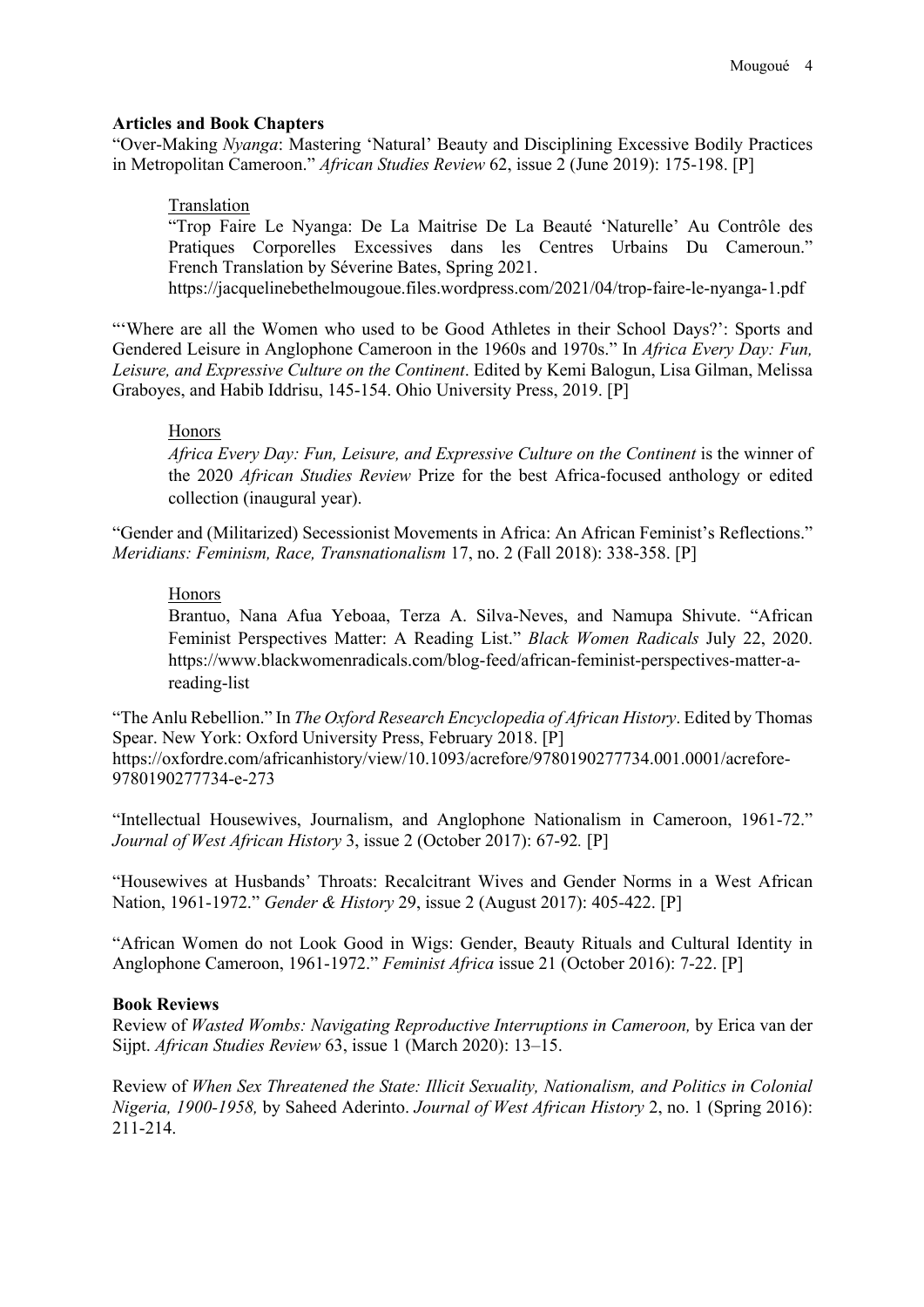Review of *"Girl Cases": Marriage and Colonialism in Gusiiland, Kenya, 1890-1970,* by Brett L. Shadle. *African Studies Quarterly* 12, Issue 3 (Summer 2011): 142-144.

Review of *Africa After Gender?* Edited by Catherine M. Cole, Takyiwaa Manuh, and Stephen F. Miescher. *H-Net Reviews* (June 2010)*.*

Review of *A Workman Is Worthy of His Meat: Food and Colonialism in the Gabon Estuary,* by Jeremy Rich. *African Studies Quarterly* 11, issue 1 (Fall 2009): 119-121.

## **Editorial Work**

"Editorial: Gender and Sexuality in African Futurism." *Feminist Africa* 2, issue 2 (November 2021): 1-10.

"Guest Editor's Introduction to Bodily Practices and Aesthetic Rituals in Twentieth-and Twenty First-Century Africa Forum." *African Studies Review* 62, issue 2 (June 2019): 72-79. https://www.youtube.com/watch?v=c1X3YJ19HZc&feature=emb\_title

## **Additional Publications**

Mougoué, Jacqueline-Bethel, Tiffany Florvil, Kaiama Glover, Annette Joseph-Gabriel, Katherine Marino and Robin Mitchell. "New Directions in Feminism and Global Race Studies: A Book Conversation." In "Rethinking First-Wave Feminisms," eds. Susan Ware and Katherine Marino, special issue, *Signs: Journal of Women in Culture and Society*. *Forthcoming* 2022.

"Souvenons-Nous Des Femmes! Elles Ont Joue Un Role Décisif Dans L'Histoire [Remember Women! They Have Played a Decisive Role in History]. In *Résistance: Trois Générations de Lutte Anticoloniale au Cameroun* [Resistance: Three Generations of Anti-Colonial Struggle in Cameroon], edited by Initiative Perspektivwechsel [Initiative of Change of Perspectives], 117-119. Berlin, Germany, 2021.

"Brown Skin Women." *Africa is a Country* (blog) July 31, 2019. https://africasacountry.com/2019/07/the-power-of-african-womens-bodily-practices

"Gender in Cameroon's Anglophone Crises." *Africa is a Country* (blog) June 23, 2019. https://africasacountry.com/2019/06/gender-in-cameroons-anglophone-crises

"The Coffin Revolution: Historicizing Secessionist Intentions in English-Speaking Cameroon." *Africa is a Country* (blog) April 28, 2017. https://africasacountry.com/2017/05/the-coffin-revolution/

"Koulsy Lamko." In *Dictionary of African Biography*, edited by Emmanuel K. Akyeampong and Henry Louis Gates, Jr., 466-467. New York: Oxford University Press, November 2011. [P]

"Robert A. Pelham." *African American National Biography*, edited by Henry Louis Gates Jr. and Evelyn Higginbotham. New York: Oxford University Press, February 2008. [P]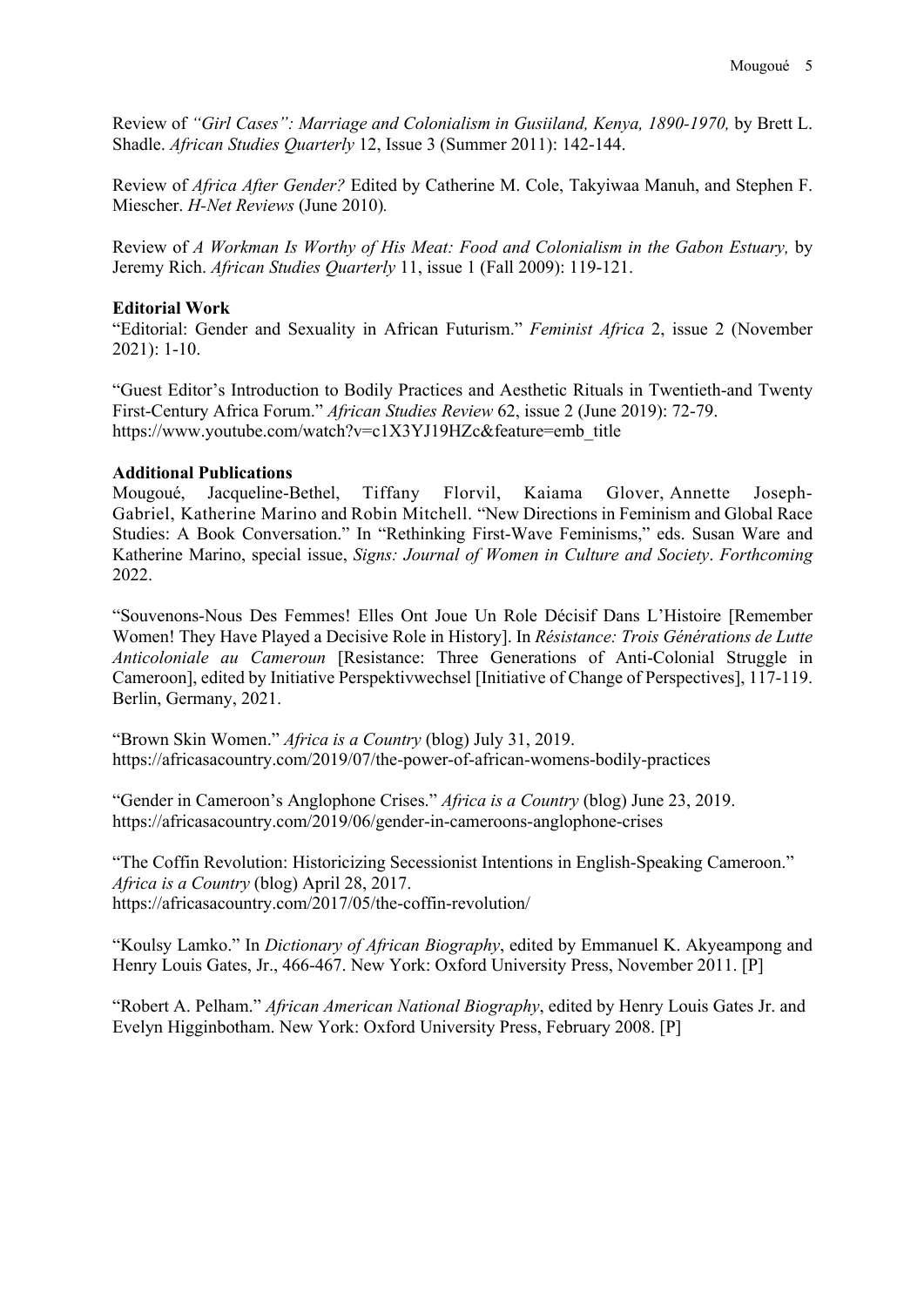## **WORK IN PROGRESS**

## **Books**

*Diasporas in Africa.* In progress.

Mougoué, Jacqueline-Bethel, Alicia C. Decker and Maha Marouan. *African Feminist Histories*. In progress.

## **Articles**

"Olinga Travels: A Transnational History of an East African." In progress.

## **Editorial Work**

"First Ladies of Africa: Beyond Femocracy and Wifeism?: An Introduction." In progress.

## **Additional Publications**

Mougoué, Jacqueline-Bethel, Simidele Dosekun, and Oluwakemi Balogun. "Intimate Archives: Rethinking Gender in African Studies." Transcription of event in progress to be submitted to *Feminist Africa*.

Mougoué, Jacqueline-Bethel, Simidele Dosekun, and Oluwakemi Balogun. "Q&A: Intimate Archives: Rethinking Gender in African Studies." Transcription of event in progress to be submitted to *Governing Intimacies* with MaThoko's Books, Johannesburg, South Africa.

# **INVITED PLENARY AND KEYNOTE LECTURES**

## **International**

Keynote Address. "Fashion and Blackness in the Diaspora: An African Woman's Tale of Race and Body Politics." Fashion Tales 2021, ModaCult, Università Cattolica del Sacro Cuore, Milan, Italy, June 18, 2021.

"Riotous Spinsters and the 'Free Women' Nuisance: Gender and Nationalism in Africa." Knowing Africa Series, Institute of African Studies, Carleton University, Canada, November 18, 2020. https://carleton.ca/africanstudies/cu-events/gender-separatist-politics-and-embodied-nationalismin-cameroon/

"Manhood, Transcontinental Networks, and the Baha'i Faith Movement in Cameroon." Moore Institute for Research in the Humanities and Social Studies, National University of Ireland-Galway, May 20, 2019.

"Writing from the Margins: Political Masculinities and Separatist (Auto) Biographies in Cameroon." Writing from the Margins: Theory and Practice Research Seminar, Paris Diderot University, France, June 20, 2018.

"The 'Free Women' Nuisance and Riotous Spinsters in 1960s Urban Cameroon." Institute for Anthropological Research in Africa, University of Leuven, Belgium, October 12, 2017.

### **National**

Keynote Address. "'When Women Wear Slacks': Gender and Nationalism in Africa." International Education Week: "Women as Agents of Change: West African Political and Social Movements." Oakton Community College, Des Plaines, IL, November 15, 2021.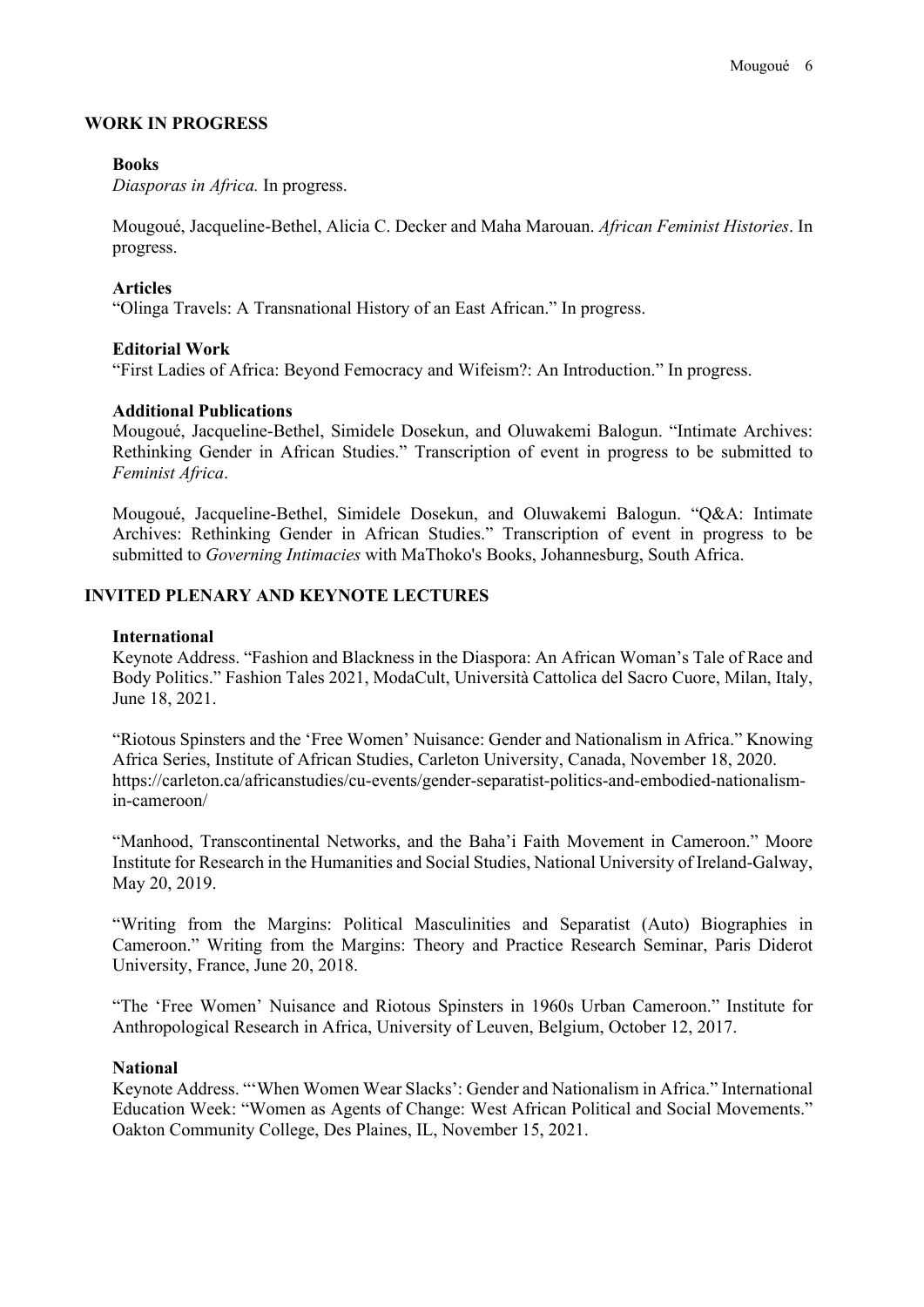"Black Beauty: An African Woman's Tale of Race and Body Politics." Center for Research on Gender & Women Colloquium Series, Department of Gender and Women's Studies, University of Wisconsin-Madison, October 27, 2021.

"Black Beauty: An African Woman's Tale of Race and Body Politics." Distinguished Women Visitors Program, African Studies Program, Carleton College, Northfield, IL, September 27, 2021. Keynote Address. "'When Women Wear Slacks': Gender and Embodied Nationalism in Africa." Association of African Studies Programs, virtual, March 4, 2021.

"'When Women Wear Slacks': Gender and Embodied Nationalism in Africa." Eye on Africa Seminar Series, African Studies Center, Michigan State University, MI, February 25, 2021.

"'When Women Wear Slacks': Gender and Embodied Nationalism in Africa." Alumni Speaker Series, Department of History, Purdue University, IN, February 24, 2021.

"Gender, Nakedness and Decolonization in the Cameroon Grassfields." SOAN 226: Anthropology of Gender, Department of Sociology and Anthropology, Carleton College, Minneapolis, MN, February 18, 2021.

"New Directions in Feminism and Global Race Studies: A Book Conversation." Virtual, January 20, 2021.

https://www.eventbrite.com/e/new-directions-in-feminism-and-global-race-studies-a-bookconversation-tickets-135778024727

"Being a Feminist Scholar of African History." FYS 12: Women and Political Change in Africa, Department of History, Pitzer College, CA, October 22, 2020.

"Gender, Nakedness and Decolonization in the Cameroon Grassfields." FYS 12: Women and Political Change in Africa, Department of History, Pitzer College, CA, October 22, 2020.

"Gender, Nakedness and Decolonization in the Cameroon Grassfields." SOAN 256: Africa: Representation and Conflict, Department of Sociology and Anthropology, Carleton College, Minneapolis, MN, April 28, 2020.

"Gender, Nakedness and Decolonization in the Cameroon Grassfields." HIST 570: The Making of Modern Africa, Department of History, Bridgewater State University, Bridgewater, MA, April 2, 2020.

"Riotous Spinsters and the 'Free Women' Nuisance: Gender and Nationalism in Africa." Department of Political Science, Baylor University, Waco, TX, February 20, 2020.

"'Digital Refugees' and Internet Blackouts: Social Media and Politics in Cameroon." AFST 107: Social Media & Political Change in Africa and the U.S, Department of African Studies, Howard University, Washington, D.C., November 12, 2019.

"The Future Is Black and Female': Black Women in Comic Books and Graphic Novels." AFST 122: Black Women and Popular Culture, Department of African Studies, Howard University, Washington, D.C., November 12, 2019.

"'When Women Wear Slacks': Gender, Sartorial Practices and Embodied Nationalism in Cameroon." Women's History Month Lecture, Buffalo State College, Buffalo, NY, March 18, 2019.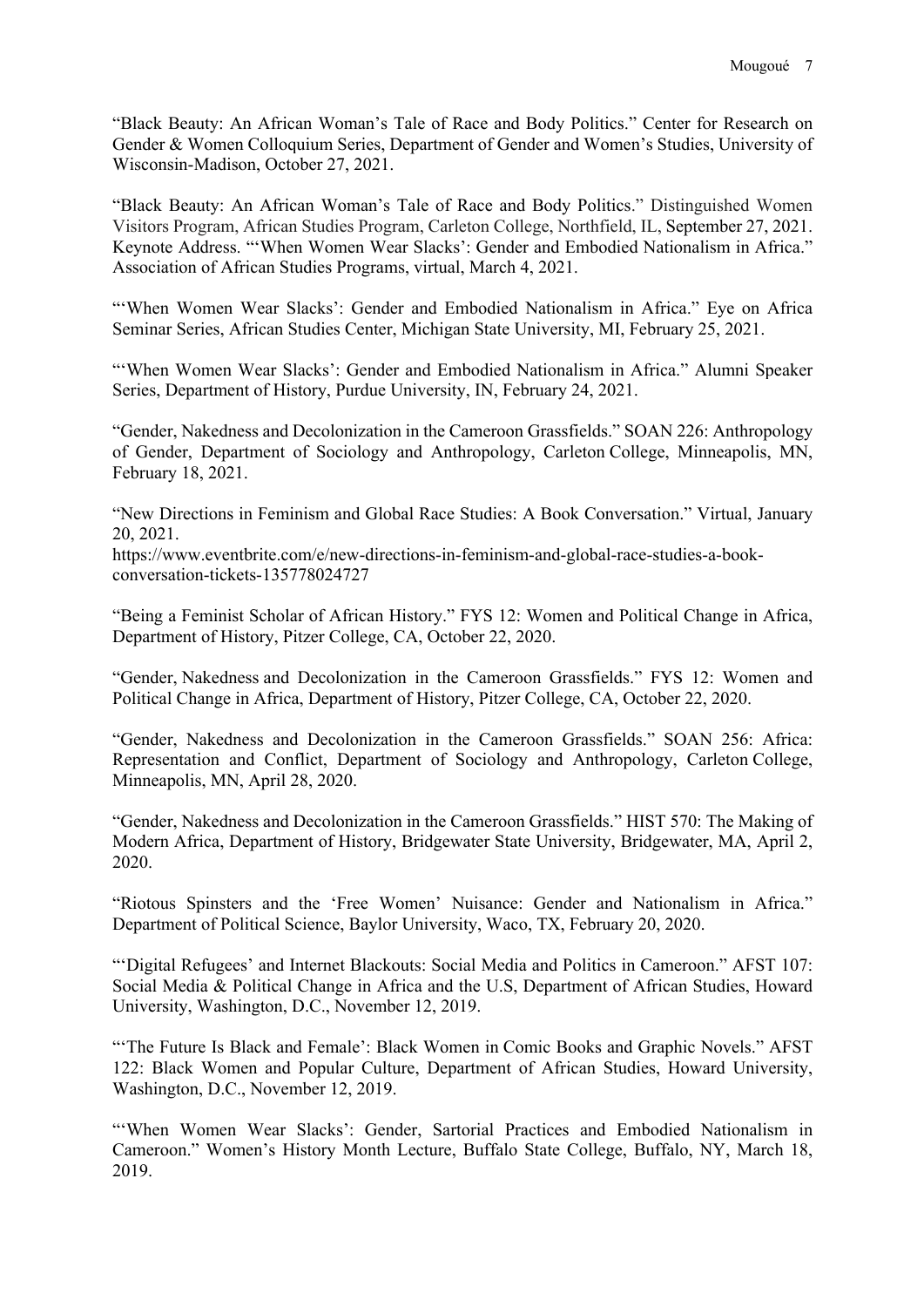"'When Women Wear Slacks': Gender and Embodied Nationalism in Cameroon." Africa Workshop by African Studies Center and the Department of Afro-American and African Studies, University of Michigan, Ann Arbor, MI, October 9, 2018.

"Religious Curiosities, Masculinities and the Baha'i Faith in Cameroon, 1950s-1970s." Middle East Center, University of Utah, Salt Lake City, UT, April 12, 2018.

"Religious Masculinities, Social Calamities and the Baha'i Faith Movement in Cameroon." Kellogg Institute's Africa Working Group and the Department of History, University of Notre Dame, South Bend, IN, November 1, 2017.

"Beyond the Ring: Boxing, Gender, and the Fight for Cultural Heritage in Anglophone Cameroon, 1960s-1980s." The African Studies Program, University of Wisconsin-Madison, WI, September 20, 2017.

"'Behave Well Women': Gender and Nation-Building in West Cameroon, 1961-1972*.*" Fundamentals of Population Thought, University of California, Berkeley, CA, November 19, 2015.

"'Masquerade Girlfriends': Cosmetic Products, Morality and Gendered Nationalism in West Cameroon, 1961-1972." Symposium on Gender, History, and Sexuality at the University of Texas, Austin, TX, December 5, 2014.

"Challenges of African Independence: Big Man Politics, Lost Cause Syndrome, and Lost Cause Transformations." Department of Political Science, Northwestern University, Evanston, IL, April 25, 2013.

"'God will be Eating Grass': Domestic Sciences, Cookery and Gendered Patriotism in West Cameroon, 1961-1972." The Africa Seminar, Program of African Studies, Northwestern University, Evanston, IL, January 24, 2013.

"'When Women Wear Slacks': Gendered Morality and National Embodiment in West Cameroon, 1961-1982." The Buffett Institute for Global Studies, Northwestern University, Evanston, IL, November 13, 2012.

"Big Buttocks and Sultry Behavior: Perceptions of Post-Colonial African Women in British Women's Travel Narratives." Department of History, St. John's University, Queens, NY, April 2011.

### **Media Engagement**

*Third Culture Africans* with Jacqueline-Bethel Mougoué. Interview by Zeze Oriaikhi-Sao, May 14 2021.

https://thirdcultureafricans.com/third-culture-africans/jacqueline-bethel-mougoue-highlightingafrican-feminisms-through-academia/

Book Launch. Western Association of Women Historians Conference, virtual, April 22, 2021.

*Ufahamu Africa* with Jacqueline-Bethel Mougoué. Interview by Kim Yi Dionne, February 13, 2021.

https://ufahamuafrica.com/2021/02/13/ep-107-a-conversation-with-jacqueline-bethel-mougoueon-gender-identity-and-nationalism-in-cameroon/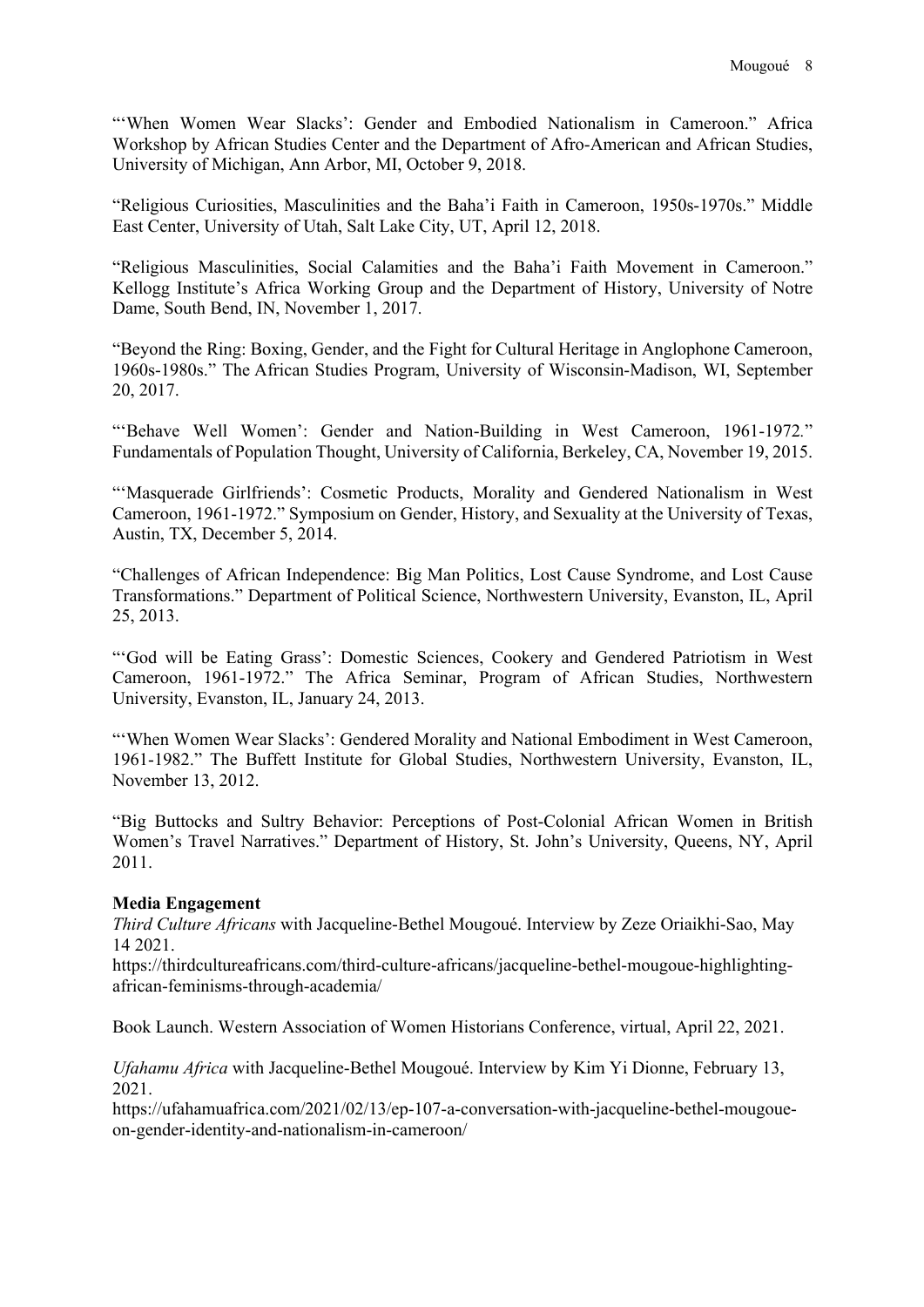Gramling, Jonathan. "Jacqueline-Bethel Mougoué: Expanding the Parameters of Black History Month." *Capital City Hues* 16, no. 3 (February 8, 2021): 3, 6. http://www.capitalcityhues.com/02082021JacquelineBethelMougoue.html

*Capital City Hues* with Jacqueline-Bethel Mougoué. Interview by Jonathan Gramling. Madison, WI, February 4, 2021.

*New Books Network* with Jacqueline-Bethel Mougoué. Interview by Madina Thiam, June 7, 2020. https://newbooksnetwork.com/j-b-tchouta-mougoue-gender-separatist-politics-and-embodiednationalism-in-cameroon-u-michigan-press-2019/

Initiative Perspektivwechsel (Initiative of Change of Perspectives) interview with Jacqueline-Bethel Mougoué. Interview by Katharina Lipowsky, Madison, WI, December 13, 2019.

*Black Agenda Radio* with Jacqueline-Bethel Mougoué. Interview by Glen Ford, April 18, 2019. https://blackagendareport.com/black-agenda-radio-week-may-15-2019

## **SCHOLARLY PRESENTATIONS**

### **International**

"A Dialogue on Gender and Sexuality in African Futurism." Kwame Nkrumah Pan-African Intellectual Cultural Festival, Institute of African Studies, Accra, University of Ghana, September 23, 2021.

"Intimate Archives: Rethinking Gender in African Studies." Governing Intimacies Project, University of the Witwatersrand, Johannesburg, South Africa, April 14, 2021.

"Writing from the Margins: Masculinity, Citizenry, and Anglophone Secessionist Sentiments in 1960s Cameroon." Cameroon and the Decolonisation of Diplomacy: African Perspectives on International Relations, Paris Diderot University, France, June 21-22, 2018.

"Cameroon's Catholic Women's Association: Gender and Transnational Feminism in Cameroon, 1960s-2000s." Workshop on Transnational Feminism, L.R. Wilson Institute for Canadian History, McMaster University, Canada, May 10-12, 2018.

"'The Free Women Menace': Gender, Unruly Spinsters, and 'Civilized Harlots' in Postcolonial Cameroon." Single Lives: 200 Years of Independent Women in Literature & Popular Culture Conference, University College Dublin, Ireland, October 13-14, 2017.

"Writing Anglophone Cameroonian Women's Activism." Forum on African and Mediterranean Women: Movements, Feminisms, and Resistance to Extremisms, Sidi Mohamed Ben Abdellah University, Fez, Morocco, May 7, 2017.

"Print Culture and Gendered Nationalism in 1960s Anglophone Cameroon." African Studies Association of the UK Biennial Conference, Centre for African Studies, University of Cambridge, United Kingdom, September 7-9, 2016.

"'Many of Our Women Indulge in these Strange Beauty Ideas Ignorantly': Gender, Aesthetic Rituals and Beauty Politics in 1960s Cameroon." The Politics of Beauty Conference, Department of Sociology, University of Cambridge, United Kingdom, August 30-September 3, 2016.

## **National**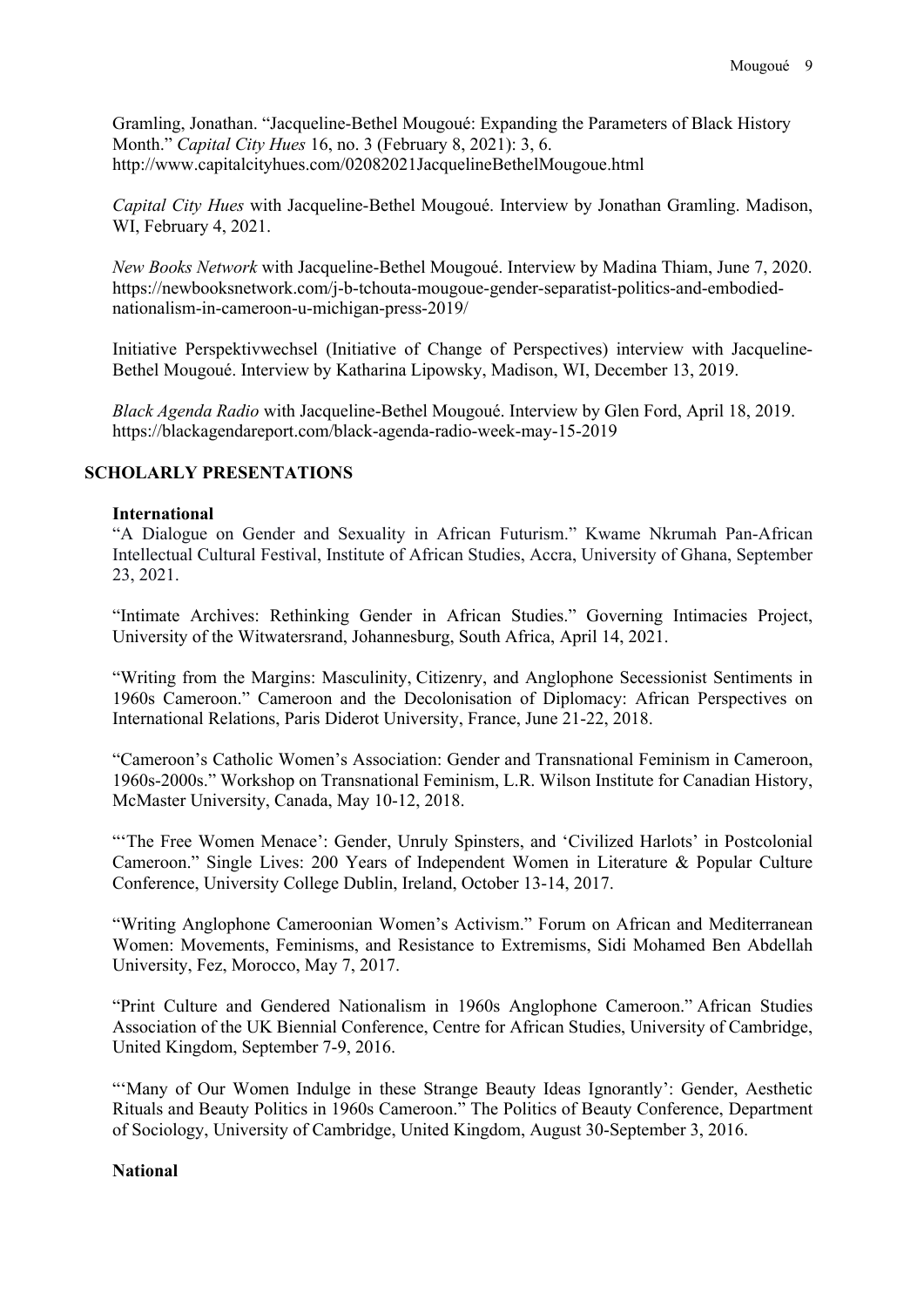Papers Presented

"Diasporas in Africa." African Studies Association, Washington, D.C., November 19-21, 2021.

"Exploring Gender in African-Themed Comics and Graphic Fiction." Western Association of Women Historians Conference, virtual, April 24, 2021.

"Challenges Facing African Feminist Historians and Imagining New Futures." African Feminist Histories Conference, African Feminist Initiative and the African Studies Program, Pennsylvania State University, State College, PA, April 5-6, 2019.

"'In Africa, in Days Gone By…': Gender, Intellectualism, and the Philosophizing of Cameroonian History." American Historical Association, Washington, D.C., January 4-8, 2018.

"Women Griots: Gender, Rhetoric, and the Imagining of Cameroonian History." African Studies Association Women's Caucus sponsored panel, African Studies Association, Chicago, IL, November 16-18, 2017.

"Public Dignity, Masculinity, and Anglophone Secessionist Sentiments in 1960s Anglophone Cameroon." 6th Conable Conference in International Studies, Rochester Institute of Technology, Rochester, NY, April 20-22, 2017.

"'When History is Written, Cameroonian Women Will Have an Honourable Place in its Pages': Biographing Anglophone Cameroonian Women's Lives." Africa Conference, University of Texas-Austin, TX, March 31-April 2, 2017.

"'Where are all the Women who used to be Good Athletes in their School Days?': Physical Activities and Gendered Leisure in Anglophone Cameroon, 1960s-1970s." Fun, Leisure, and Expressivity in Africa Symposium, University of Oregon, Eugene, OR, February 23-24, 2017.

"Women's Day Rallies and Anglophone Nationalism in 1960s Cameroon." African Feminist Initiative Conference, Pennsylvania State University, State College, PA, September 23-24, 2016.

"Intellectual Housewives, Journalism, and Anglophone Nationalism in Cameroon, 1961-1972." African Intellectual History Workshop, Yale University, New Haven, CT, March 31-April 2, 2016.

"'Shyness Causes Great Embarrassment': Women and Gendered Public Behavior in Urban West Cameroon, 1961-1972." African Studies Association, Indianapolis, IN, November 20-23, 2014.

"'Where are all the Women who used to be Good Athletes in their School Days?': Sports and the Gendering of Leisure Time in West Cameroon, 1961-1972." African Studies Association, Baltimore, MA, November 21-24, 2013.

"D-Day for Beauty Queens: Beauty Pageants and Nation-Building in West Cameroon, 1961-1982." American Historical Association, New Orleans, LA, January 3-6, 2013.

"Fashioning the National Costume: Public Discourse about Women's National Identity and Unity in West Cameroon, 1961-1972." African Studies Association, Philadelphia, PA, November 29- December 1, 2012.

"Plaited Hair and Gyrating Hips: African Women in British Women's Travel Narratives." Africa Conference, University of Texas, Austin, TX, March 26, 2010.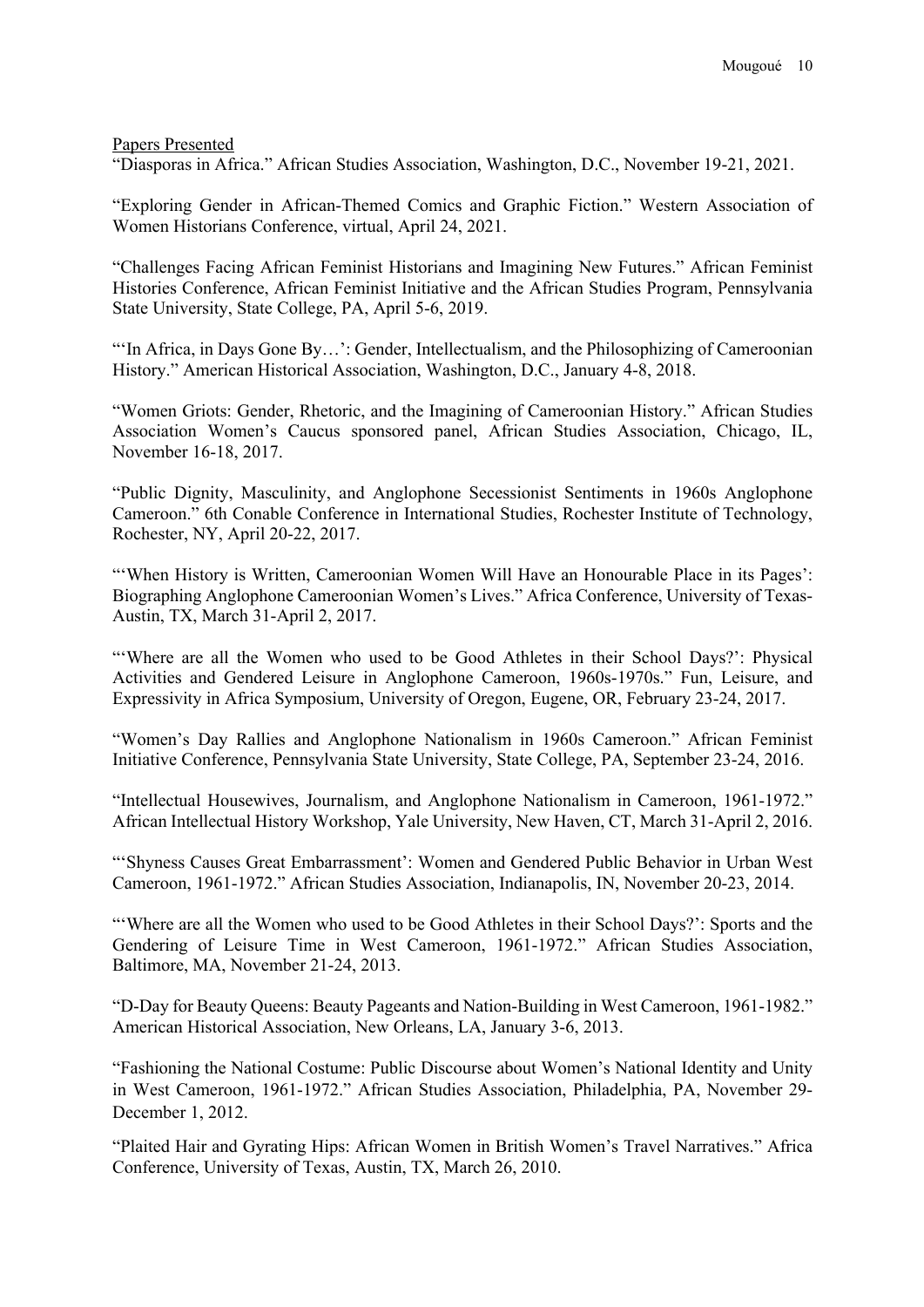"'*La Femme Moderne*: Gender Roles and Relations in Post-Colonial Cameroon." Regional Oral History Office's Advanced Oral History Summer Institute, University of California, Berkeley, CA, August 10 - 14, 2009.

### Roundtable Participation

*Gender, Race, and Sudan's Exile Politics: Do We All Belong to This Country?* by Nada Mustafa Ali. Author Meets Critic Roundtable, African Studies Association, Chicago, IL, November 16-18, 2017.

## Panel Chair

"New Possibilities in Cameroonian History: From Hidden Wars and the Politics of Memory, to Lovers and Money Doublers, Part I." African Studies Association, Washington, D.C., November 19-21, 2021.

"In the News: Marriage, Fashion, and the Hollywood Casting Couch." Western Association of Women Historians Conference, Portland, OR, April 25-27, 2019.

"Cameroon: Push and Pull of a Country in Crisis." African Studies Association North American Scholars on Cameroon Association sponsored panel, African Studies Association, Atlanta, GA, November 29-December 1, 2018.

## Panel Discussant

"African Feminist History: Exploring and Contesting the Research, Writing, and Teaching of the Stories of African Women's Lives." African Studies Association, Washington, D.C., November 19-21, 2021

"What About Widows Part IV: Inheritance Rights and Wrongs." African Studies Association Virtual Annual Meeting, November 19-21, 2020.

# **CONFERENCE ORGANIZATION**

### **Program Committee**

Subtheme co-chair, 2021 African Studies Association (subtheme: gender, sexuality, and African feminisms).

Subtheme member, 2023 Berkshire Conference of Women Historians (subtheme: imperialism, militarism, and pacifism).

### **Scientific Committee Member**

"Féminismes Noirs dans un Contexte (Post-) Impérial Français? Histoires, Expériences, Théories." Cité des Humanités et des Sciences Sociales, Campus Condorcet, Paris-Aubervillier, France, March 3-5, 2020.

### **Panels Organized**

"New Possibilities in Cameroonian History: From Hidden Wars and the Politics of Memory, to Lovers and Money Doublers, Part I." African Studies Association, Washington, D.C., November 19-21, 2021.

"New Possibilities in Cameroonian History: From Hidden Wars and the Politics of Memory, to Lovers and Money Doublers, Part II." African Studies Association, Washington, D.C., November 19-21, 2021.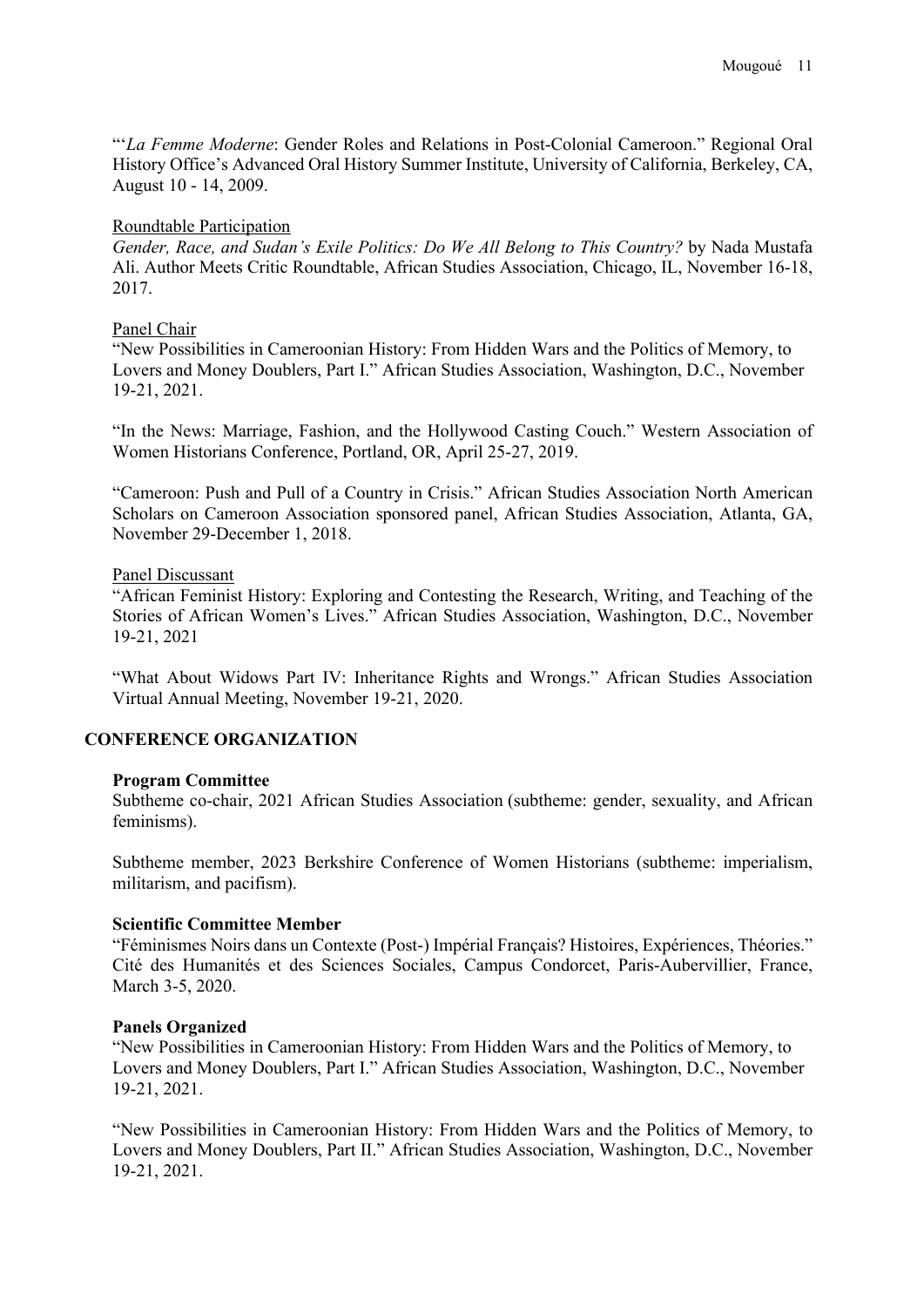"From Digital Archives to Graphic Novels: Exploring New Directions in Teaching Gender History." Western Association of Women Historians Conference, Costa Mesa, CA, April 24, 2021.

"First Ladies of Africa: Beyond Femocracy and Wifeism?" African Studies Association Women's Caucus sponsored panel, African Studies Association, Boston, MA, November 21 - 23, 2019.

"Penning Alternative Narratives: Gender and Literary Cultures in 20<sup>th</sup> Century Africa." African Studies Association Women's Caucus sponsored panel, African Studies Association, Chicago, IL, November 16-18, 2017.

"The Body and Aesthetic Rituals in Africa." African Studies Association Women's Caucus sponsored panel, African Studies Association, Washington, D.C., December 1-3, 2016.

### **TEACHING ACTIVITY**

#### **UW-Madison**

Spring 2022 African 905: African Oral History and Traditions African 277: Africa: An Introductory Survey

Fall 2020

African 100: Introduction to African Cultural Expression African 405: Politics of Fashion in Africa

Spring 2020

African 212: Introduction to African Popular Culture African 405: Africa Through Comics and Graphic Fiction

Fall 2019

African 405: Gender & Sexuality in Afro-Futurism African 212: Introduction to African Popular Culture

Guest Lectures

"The Body and (Un)Clothing: The Case of 1950s Cameroon." DS 264: Dimensions of Material Culture, Design Studies Department*,* November 11, 2021.

"Gender, Nakedness and Decolonization in the Cameroon Grassfields." African 100: Introduction to African Cultural Expression, Department of African Cultural Studies, Spring 2021.

"Oral History Methods in African Cultural Studies." African 605: Methods of African Cultural Studies, Department of African Cultural Studies, April 17, 2020.

"Fantasy Coffins: The Art of Dying in Africa." 277 Africa: An Introductory Survey, African Studies Program, December 3, 2019.

"Traveling Masculinities: Incandescent Communications, the Baha'i Faith, and Transcontinental Networks in Africa." Lectures and Events, Department of African Cultural Studies, October 31, 2019.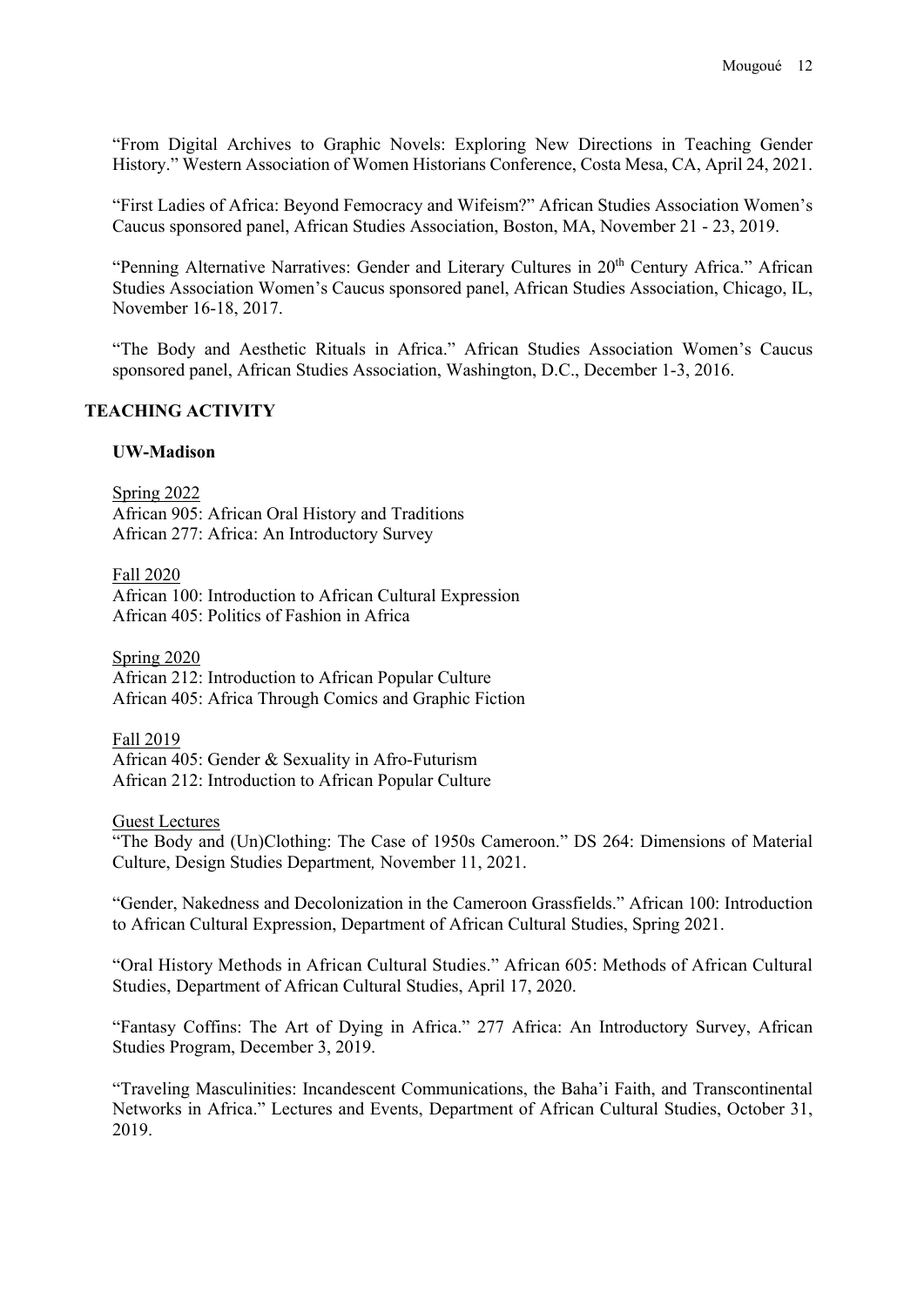"Fantasy Coffins: The Art of Dying in Africa." African 100: Introduction to African Cultural Expression, Department of African Cultural Studies, September 16, 2019.

Dissertation Committee Member

Mwita Muniko, Ph.D. Student in African Cultural Studies, Fall 2020-present Omotola Okunlola, Ph.D. Student in African Cultural Studies, Spring 2022-present

Ph. D. Preliminary Examination Committee Member

Omotola Okunlola, Ph.D. Student in African Cultural Studies, Spring 2022 Vincent Ogoti, Ph.D. Candidate in African Cultural Studies, Spring 2020 Mwita Muniko, Ph.D. Student in African Cultural Studies, Fall 2019

#### **University of Cologne, Germany**

Dissertation Committee Member Kim Schumann, Ph.D. Student in Social and Cultural Anthropology, Spring 2021-present

#### **Baylor University**

**Spring 2019** HIS 1307: World History since 1500 HIS 3318: History of Modern Africa

Fall 2018 HIS 1307: World History since 1500 HIS 3319: Women and Gender in Modern Africa

Spring 2018 HIS 3318: History of Modern Africa HIS 5393: Seminar in Global History: Women, Gender, and Religious Power in Africa

Fall 2017 HIS 1307: World History since 1500 HIS 3319: Women and Gender in Modern Africa

Spring 2017 HIS 1307: World History since 1500 HIS 3318: History of Modern Africa

Spring 2016 HIS 1307: World History since 1500 HIS 3318: History of Modern Africa

Fall 2015 HIS 1307: World History since 1500 HIS 1307: World History since 1500

Spring 2015 HIS 1307: World History since 1500 HIS 3318: History of Modern Africa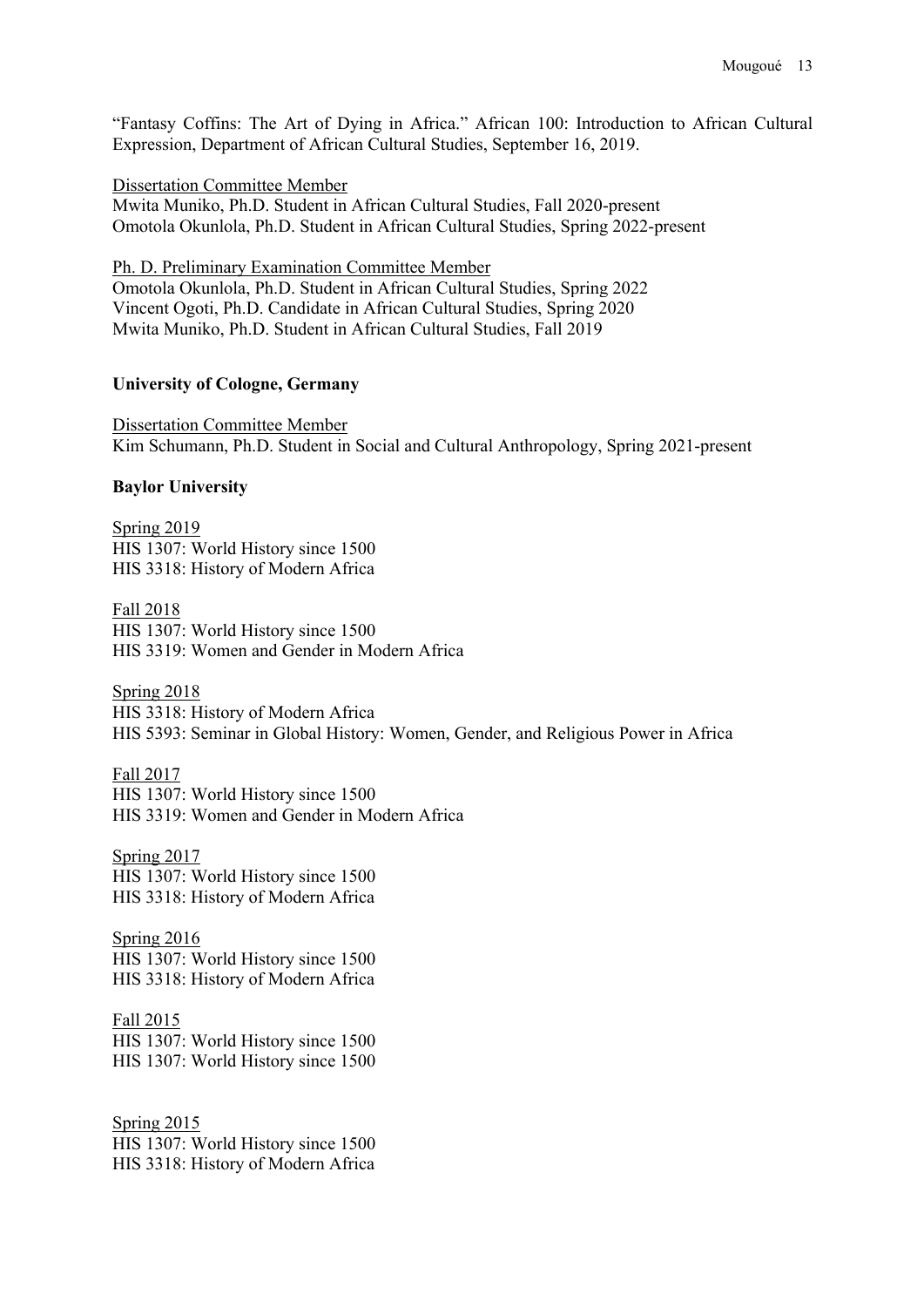Fall 2014 HIS 1307: World History since 1500 HIS 3319: Women and Gender in Modern Africa

Spring 2014 HIS 1307: World History since 1500 HIS 3318: History of Modern Africa

Fall 2013 HIS 1307: World History since 1500 HIS 3316: History of Africa to 1900

Guest Lectures "Afrofuturism in Africa." East African Student Association, March 10, 2019.

"World War Two in Africa." BIC 2334: World Cultures III, Baylor Interdisciplinary Core, November 2, 2018.

"Beyond the Ring: Boxing, Gender, and the Fight for Cultural Heritage in Anglophone Cameroon, 1960s-1980s." Brown Bag Colloquium, Department of History, September 6, 2017.

"Publishing an Article." Brown Bag Colloquium, Department of History, September 21, 2016.

"Feminist Perspectives: Colorism and Beauty Ideals." HIS 2390: Introduction to Women's and Gender History, Department of History, April 14, 2016.

"Beauty and Gender Norms." HIS 2390: Introduction to Women's and Gender History, Department of History, April 6, 2017.

"Women and Gender in Modern Africa." ANTH 4312: African Societies and Cultures, Department of Anthropology, November 5, 2015.

"Radio Broadcasts and Print Media: The Use of 'Old fashioned' Media in the Classroom." Baylor Libraries Symposium, September 26, 2014.

"Conducting Research and Being on the Job Market." HIS 5370: Historical Research and Writing, Department of History, September 22, 2014.

"Faculty, Staff, and African International Student Interactions: Communication across Cultures." Cultural Seminar, Human Resources Center for Learning and Leadership, May 1, 2014.

"What is African History?" HIS 2395: Historiography, Department of History, February 12, 2014.

"'These Spare Tyres': Jealous Housewives, Spinsters and 'Women Extremists' in West Cameroon, 1961-1972." Brown Bag Colloquium, Department of History, November 6, 2013.

Teaching Workshop Summer Faculty Institute Fellow, Baylor University, Summer 2016

Undergraduate Honors Thesis

Ndidi Isabella Akahara, "Feminist Approaches to African Literature and History," Department of History, Fall 2018, Spring 2019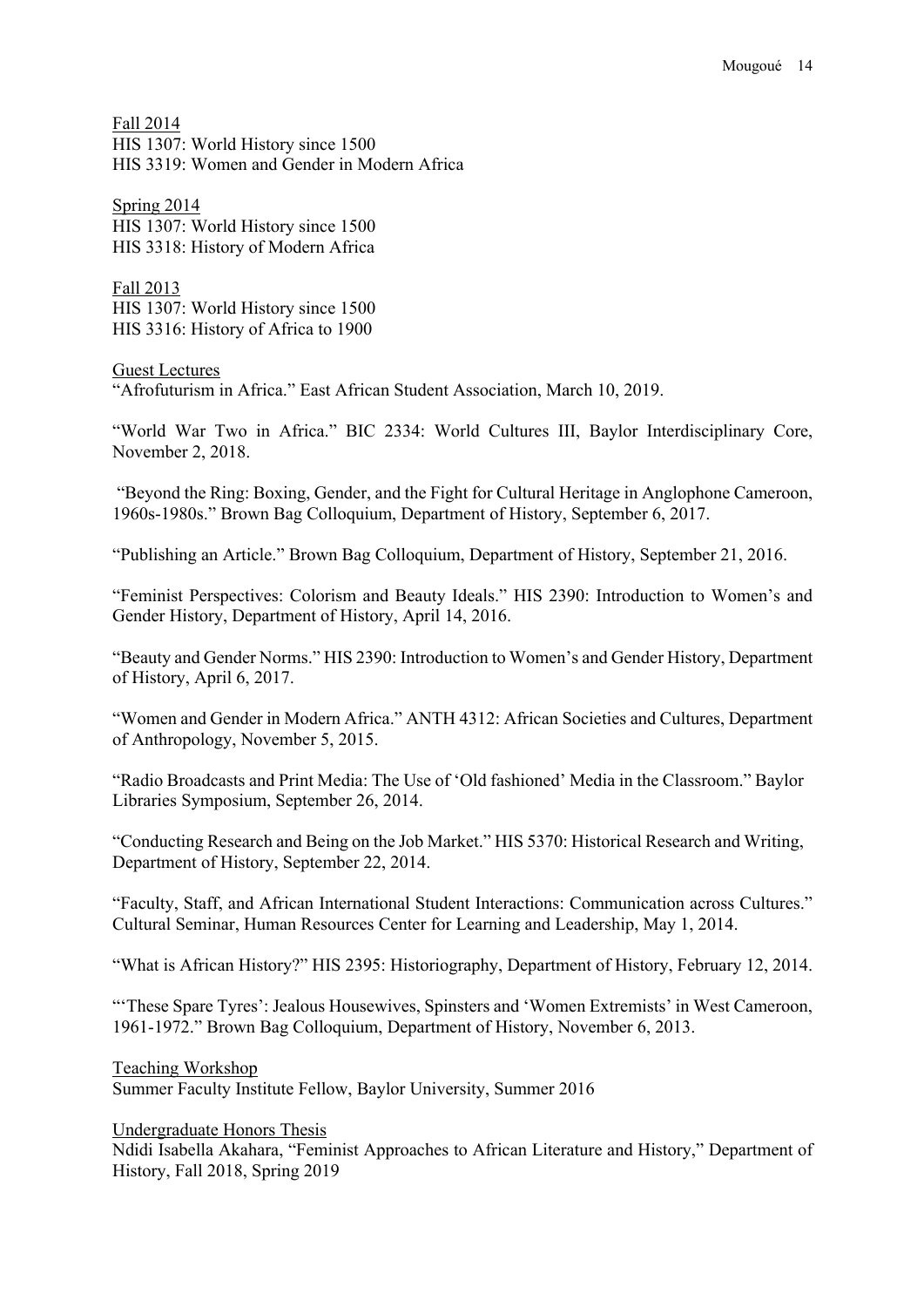### **Purdue University**

Summer 2011 HIST 105: Survey of Global History

Spring 2011 WOST 280: Introduction to Women's Studies

### **SERVICE**

### **Institutional Service at UW-Madison**

Department of African Cultural Studies Member, Admissions Committee, 2021-present Chair, Lectures and Events Committee, 2020-present Member, Hiring Search Committee, Open Rank Search, 2019-2020; 2021-present

African Studies Program Member, Africa 277 Teaching Fellow selection committee, 2021-present

Institute for Regional and International Studies Member, IRIS Graduate Student Fieldwork Award, 2022

#### **Institutional Service at Baylor University**

Department of History Member, Scholarship and Awards Committee, 2016-2019 Member, Speakers' Committee, 2016- 2019 Chair, Speakers' Committee, 2015-2016, 2017-2019 Sculpture Committee, 2017-2019 Member, Hiring Search Committee, Tenure Track Search, 2016-2017

### **Professional Service**

Book Award Committee Member, Frances Richardson Keller-Sierra Prize, Western Association for Women in History*,* 2020-2022, 2023-2024

Manuscript Reviewer *African Studies Review,* Summer 2018 *Gender & History*, Spring 2018 *Africa Today*, Summer 2014 *International Journal of African Historical Studies*, Fall 2013

Officer in an Organization Newsletter Editor, Coordinating Council for Women in History, 2021 Co-Convener, African Studies Association Women's Caucus, 2017-2019 Mentorship Program Committee Member, Coordinating Council for Women in History, 2017 present